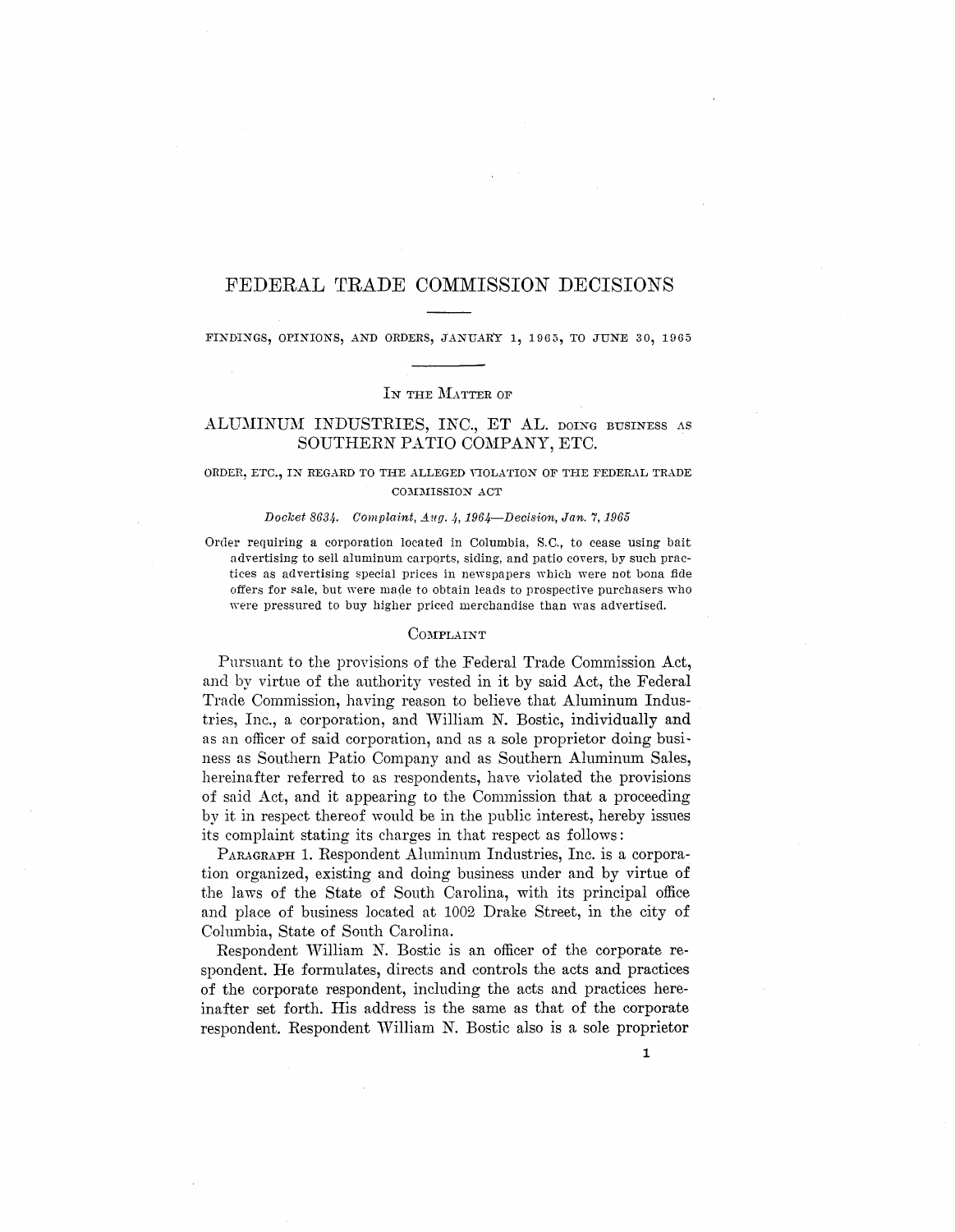# 2 **EXPLOREMAL TRADE COMMISSION DECISIONS**

#### Complaint 67 F.T.C.

doing business as Southern Patio Company and as Southern Aluminum Sales, both located at 1002 Drake Street, in the city of Columbia, State of South Carolina.

PAR. 2. Respondents are now, and for some time last past have been, engaged in the advertising, offering for sale, sale and distribution of aluminum carports, aluminum patio covers and aluminum siding to the public.

PAR. 3. In the course and conduct of their business, respondents now cause, and for some time last past have caused, their said products, when sold, to be shipped from their place of business in the State of South Carolina to purchasers thereof located in various other States of the United States, and maintain, and at all times mentioned herein have maintained, a substantial course of trade in said products in commerce, as "commerce" is defined in the Federal Trade Commission Act.

PAR. 4. In the course and conduct of their business, and for the purpose of inducing the purchase of their products, respondents have made statements and representations with respect thereto in advertisements inserted in newspapers, of which the following are typical and illustrative, but not all inclusive:

## FIRST OF YEAR CLEARANCE TREMENDOUS SAVINGS ON THIS GIANT SIZE ALUMINUM CARPORT or patio cover COMPLETELY INSTALLED !

8 FOOT x 10 FOOT\_\_\_\_\_\_\_\_\_\_\_\_\_\_\_\_\_\_\_\_\_\_\_\_\_\_\_\_\_\_\_\_\_\_\_\_\_\_\_\_\_\_\_\_\_\_\_\_\_\_ \$79. 00 Big! Big! 8 x 16 Foot\_\_\_\_\_\_\_\_\_\_\_\_\_\_\_\_\_\_\_\_\_\_\_\_\_\_\_\_\_\_\_\_\_\_\_\_\_\_\_\_\_\_\_\_\_\_\_\_ 89. 00 And Giant 8 x 20 Foot\_\_\_\_\_\_\_\_\_\_\_\_\_\_\_\_\_\_\_\_\_\_\_\_\_\_\_\_\_\_\_\_\_\_\_\_\_\_\_\_\_\_\_\_\_\_\_\_ 99. 00

**第一章 東 章 東 章 章** 

THIS OFFER GOOD ANYWHERE IN NORTH OR SOUTH CAROLINA ALUMINUM INDUSTRIES, INC., P.O. Box 5056, Charlotte, N.C.

\* \* \* \* \* \* \* LOOK LADIES FIRST-OF-YEAR CLEARANCE ALUMINUM SIDING COMPLETELY INSTALLED ANY 5-ROOM HOUSE-\$379 Up to 1,000 Sq. Ft.--Includes Labor and Materials-No Extras

\* • \* \* \* \* \*

This offer good anywhere in North or South Carolina SOUTHERN ALUMINUM SALES, P.O. Box 5056, Charlotte, N.C.

• • \* \* \* \* \*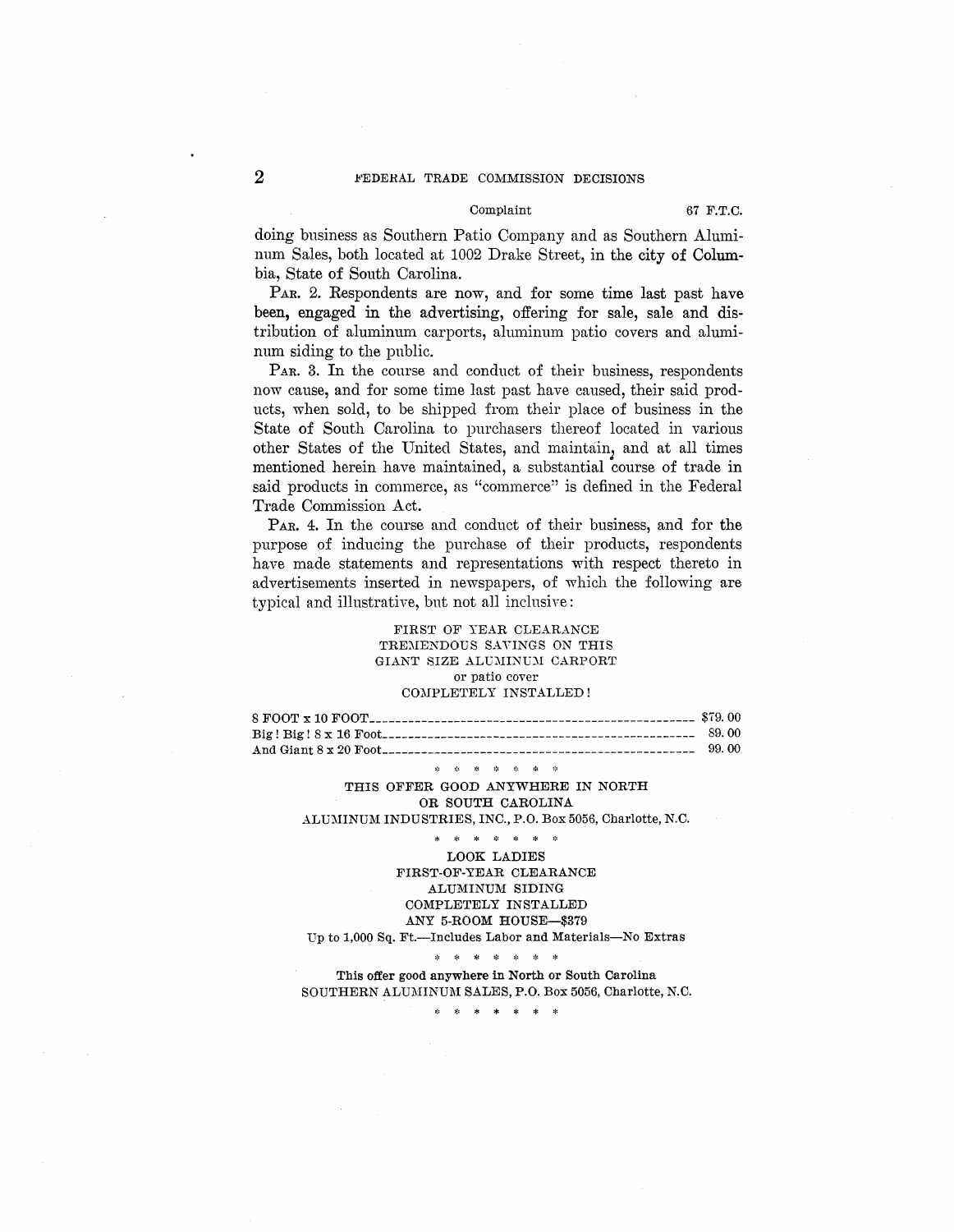### SOUTHERN PATIO CO., ETC.

### Complaint

1

# 1st OF THE YEAR CLEARANCE Aluminum CARPORT or Patio ANY SIZE UP TO GIANT 8 Ft. x 20 Ft. Buy Now At This Special Price! Completely Installed-\$99 Large enough to accommodate your car!

# \* \* \* \* \* • \*

# This Offer Good ANYWHERE IN NORTH OR SOUTH CAROLINA SOUTHERN PATIO CO., P.O. Box 5056, Charlotte, N.C.

PAR. 5. By and through the use of the aforesaid statements and representations and others of similar import not specifically set out herein, respondents represented that they were making a bona fide offer to sell the products advertised at the prices specified in the advertising.

PAR. 6. In truth and in fact, respondents' offers were not bona fide offers to sell the products advertised at the advertised prices but were made for the purpose of obtaining leads and information as to persons interested in the purchase of respondents' products. After obtaining leads through response to said advertisements, respondents' salesmen called upon such persons but made no effort to sell the advertised products at the advertised prices. Instead, they disparaged the advertised products in such a manner as to discourage their purchase and attempted to and frequently did sell much higher priced products. Therefore, the statements and representations as set forth in Paragraphs Four and Five hereof were and are false, misleading and deceptive.

PAR. 7. In the conduct of their business, at all times mentioned herein, respondents have been in substantial competition, in commerce, with corporations, firms and individuals in the sale of home improvement products and services of the same general kind and nature as those sold by respondents.

PAR. 8. The use by respondents of the aforesaid false, misleading and deceptive statements, representations and practices has had, and now has, the capacity and tendency to mislead members of the purchasing public into the erroneous and mistaken belief that said statements and representations were and are true and into the purchase of substantial quantities of respondents' products by reason of said erroneous and mistaken belief.

PAR. 9. The aforesaid acts and practices of respondents, as herein alleged, were and are all to the prejndice and injury of the public and of respondents' competitors and constituted, and now constitute, unfair methods of competition in commerce and unfair and decep-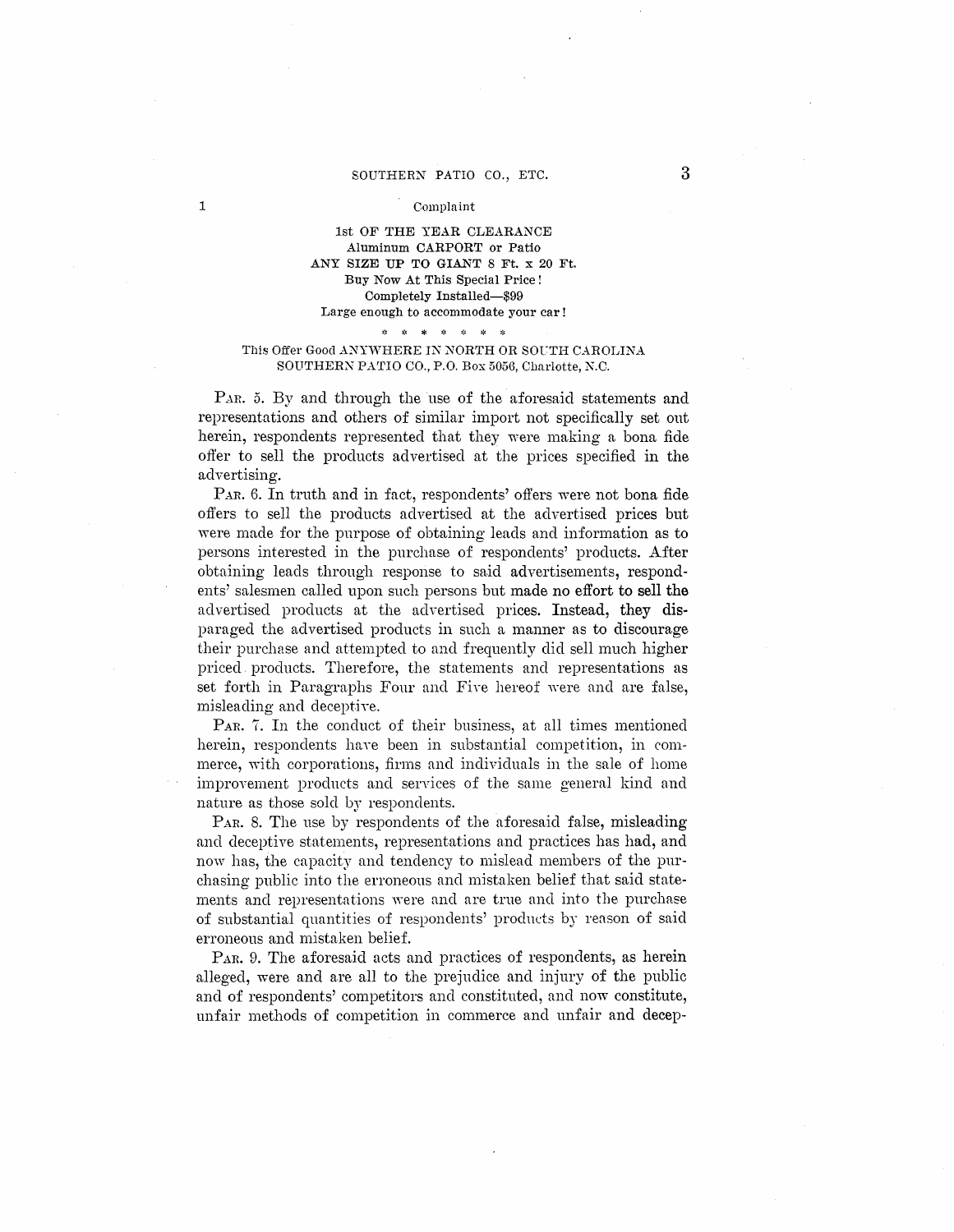#### Initial Decision 67 F.T.C.

tive acts and practices in commerce, in violation of Section 5 of the Federal Trade Commission Act.

 $Mr.$  *Sheldon Feldman, Mr. William D. Perry* supporting the complaint.

*Mr. W. Ray Berry, Fulmer, Barnes and Berry.* Columbia, S.C., for respondents.

## INITIAL DECISION BY ELDON P. SCHRUP, HEARING EXAMINER

## NOVEMBER 24, 1964

### STATEMENT OF PROCEEDINGS

The Federal Trade Commission on August 4, 1964 issued its complaint charging the above-named respondents with violation of Section 5 of the Federal Trade Commission Act in the interstate advertising, offering for sale, sale and distribution to the public of aluminum carports, aluminum patio covers and aluminum siding.

The complaint alleges respondents' newspaper advertisements not *to* be bona fide offers of sale of the products at specified prices as therein represented, but instead they were caused to have been published by the respondents solely to obtain information and leads to prospective purchasers of such products. Respondents' salesmen, calling on persons answering said advertisements, are alleged to have disparaged the advertised products in such a manner as to discourage their purchase, and in lieu thereof, to have attempted to and frequently sold respondents' much higher priced products. Said alleged false representations and statements by the respondents are charged to be acts and practices to the prejudice and injury of the public and of respondents' competitors and to have constituted and now constitute unfair methods of competition in commerce and unfair acts and practices in commerce in violation of Section 5 of the Federal Trade Commission Act.

Respondents filed answer to the complaint on September 3, 1964. Following a prehearing conference held pursuant to Section 3.8 of the Rules of Practice for Adjudicative Proceedings on October 5, 1964, and the granting by the Commission on October 13, 1964 of a certificate of necessity to hold a non-continuous hearing in more than one place, a hearing for the purpose of taking testimony and other evidence in support of the allegations of the complaint and in opposition thereto was set to commence in Charlotte, North Carolina on November 3, 1964 and in Columbia, South Carolina on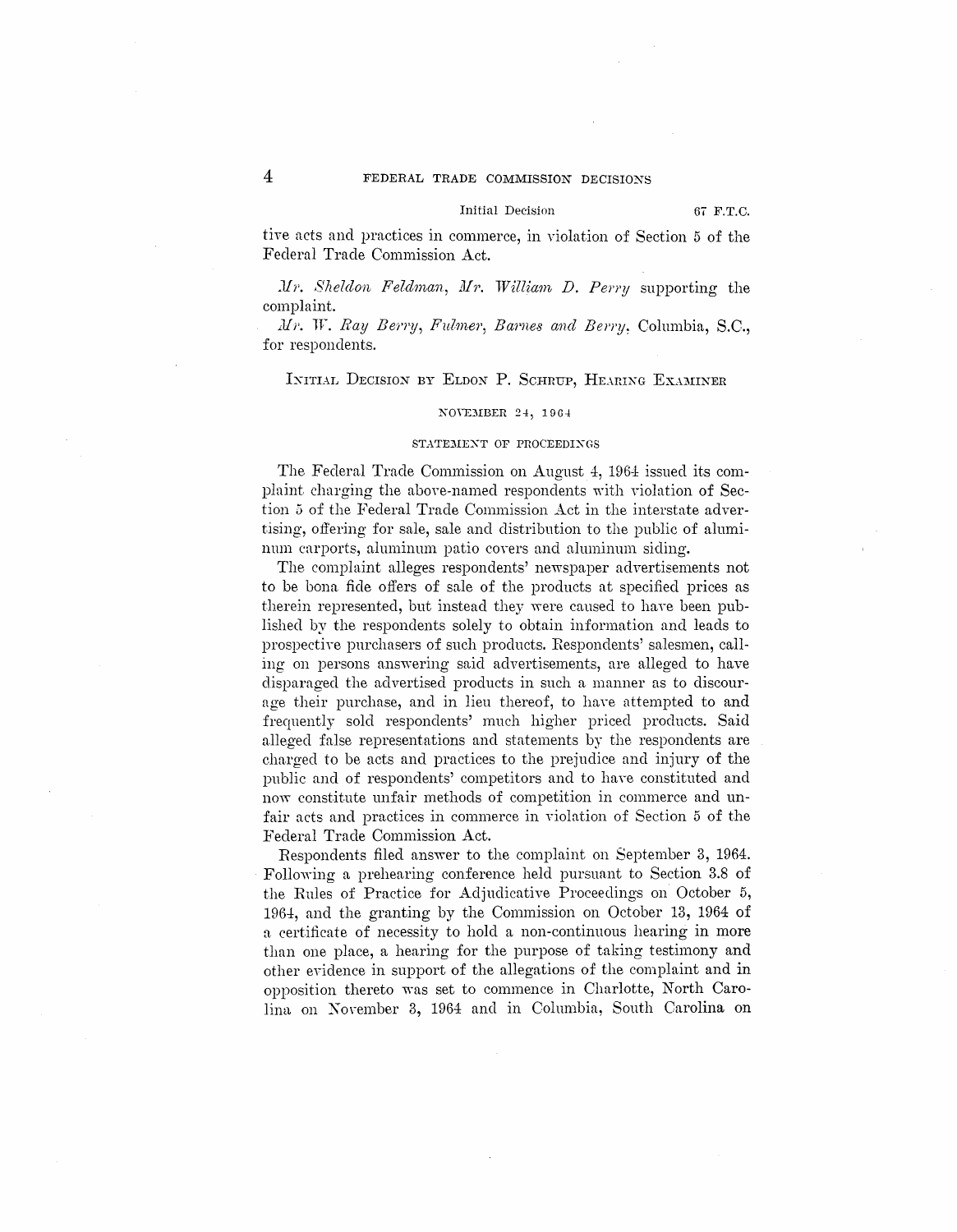### Initial Decision

November 10, 1964. Order cancelling the above hearing was entered on October 30, 1964 upon the joint request of counsel that an agreement containing a stipulation of facts and agreed order in settlement of the case was being submitted pursuant to Section  $2.4$  (d) of the above Rules of Practice.

Under date of November 12, 1964, this agreement was executed by the parties and subsequently submitted to the Hearing Examiner. The agreement parallels in form the various paragraphs of the complaint, stipulates certain facts, and the agreed order to cease and desist follows the form of order proposed as appropriate of entry herein in the notice appended to the complaint served upon the respondents.

The agreement between the parties provides that the record on which the decisions of the Hearing Examiner and the Federal Trade Commission are to be based shall consist solely of the complaint and said agreement, and respondents waive:

(a) any further procedural steps before the Hearing Examiner and the Commission ;

(b) the making of findings of fact and conclusions of law; and

(c) all rights to seek judicial review or otherwise to challenge or contest the validity of the order entered pursuant to this agreement.

Order directing the filing of record of the aforesaid Agreement Containing Stipulation of Facts and Agreed Order and closing the record in this proceeding issued November 16, 1D64. Based on the foregoing agreed record, the following Findings of Fact and Conclusions therefrom are made, and the following order is issued.

### FINDINGS OF FACT

1. Respondent Aluminum Industries, Inc. is a corporation organized, existing and doing business under and by virtue of the laws of the State of Sonth Carolina, with its principal office and place of business located at 1002 Drake Street, in the city of Columbia, State of South Carolina.<sup>1</sup>

2. Respondent William N. Bostic is an officer of the corporate respondent. He formulates, directs and controls the nets and practices of the corporate respondent, inclnding the acts and practices charged in the complaint. His address is the same as that of the corporate respondent. Respondent William N. Bostic also was a sole proprietor doing business ns Sonthern Patio Company and as Sonthern Almni-

1

<sup>&</sup>lt;sup>1</sup> Paragraph 1, page 2 of Agreement Containing Stipulation of Facts and Agreed Order filed of record herein under order of the Hearing Examiner dated November 16. 1964.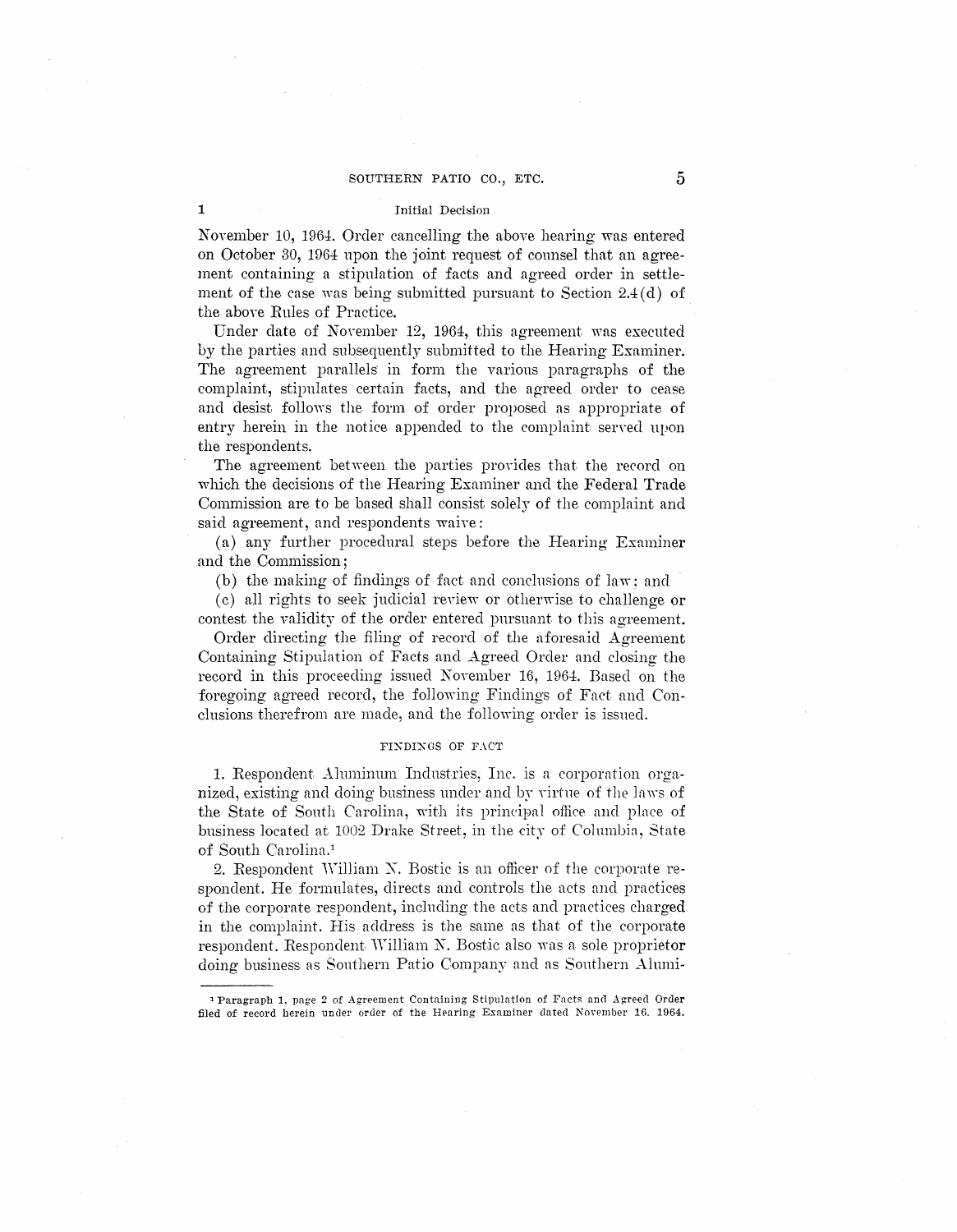#### Initial Decision 67 F.T.C.

mun Sales, both located at 1002 Drake Street, m the city of Columbia, State of South Carolina. <sup>2</sup>

3. Respondents are now, and for some time last past have been, engaged in the advertising, offering for sale, sale and distribution of aluminum carports, aluminum patio covers and aluminum siding to the public.<sup>3</sup>

4. In the course and conduct of their business, respondents have in the past caused their said products, when sold, to be shipped from their place of business in the State of South Carolina to purchasers thereof located in the State of North Carolina, and maintained a substantial course of trade in said products in interstate commerce.<sup>4</sup>

5. In the course and conduct of their business, and for the purpose of inducing the purchase of their products, respondents have made statements and representations with respect thereto in advertisements inserted in newspapers, of which the following are typical and illustrative, but not all inclusive:

## **FIRST OF YEAR CLEARANCE TREMENDOUS SAVINGS ON THIS GIANT SIZE ALUMINUM CARPORT**  or patio cover **COMPLETELY INSTALLED!**

**8 FOOT x 10 FOOT \_\_\_\_\_\_\_\_\_\_\_\_\_\_\_\_\_\_\_\_\_\_\_\_\_\_\_\_\_\_\_\_\_\_\_\_\_\_\_\_\_\_\_\_\_\_\_\_\_\_ \$79. 00 Big! Big! 8 x 16** Foot\_\_\_\_\_\_\_\_\_\_\_\_\_\_\_\_\_\_\_\_\_\_\_\_\_\_\_\_\_\_\_\_\_\_\_\_\_\_\_\_\_\_\_\_\_\_\_\_ **89. 00**  And Giant 8 x 20 Foot\_\_\_\_\_\_\_\_\_\_\_\_\_\_\_\_\_\_\_\_\_\_\_\_\_\_\_\_\_\_\_\_\_\_\_\_\_\_\_\_\_\_\_\_\_\_\_ 99. 00

\* \* \* \* \* \* \*

THIS OFFER GOOD ANYWHERE IN NORTH OR SOUTH CAROLINA ALUMINUM INDUSTRIES, INC., P.O. Box 5056, Charlotte, N.C.

\* \* \* \* \* \* \*

LOOK LADIES FIRST-OF-YEAR CLEARANCE ALUMINUM SIDING COMPLETELY INSTALLED ANY 5-ROOM HOUSE-\$379 Up to 1,000 Sq. Ft.-Includes Labor And Materials-No Extras

\* \* \* \* \* \* \*

This offer good anywhere in North or South Carolina SOUTHERN ALUMINUM SALES, P.O. Box 5056, Charlotte, N.C.

\* \* \* \* \* \* \*

<sup>2</sup> Paragraph 2, page 2 of Agreement,  ${supra}$ . <sup>3</sup> Paragraph 3, page 2 of Agreement,  $supra$ .

, Paragraph 4, page 2 of .Agreement, *supra.*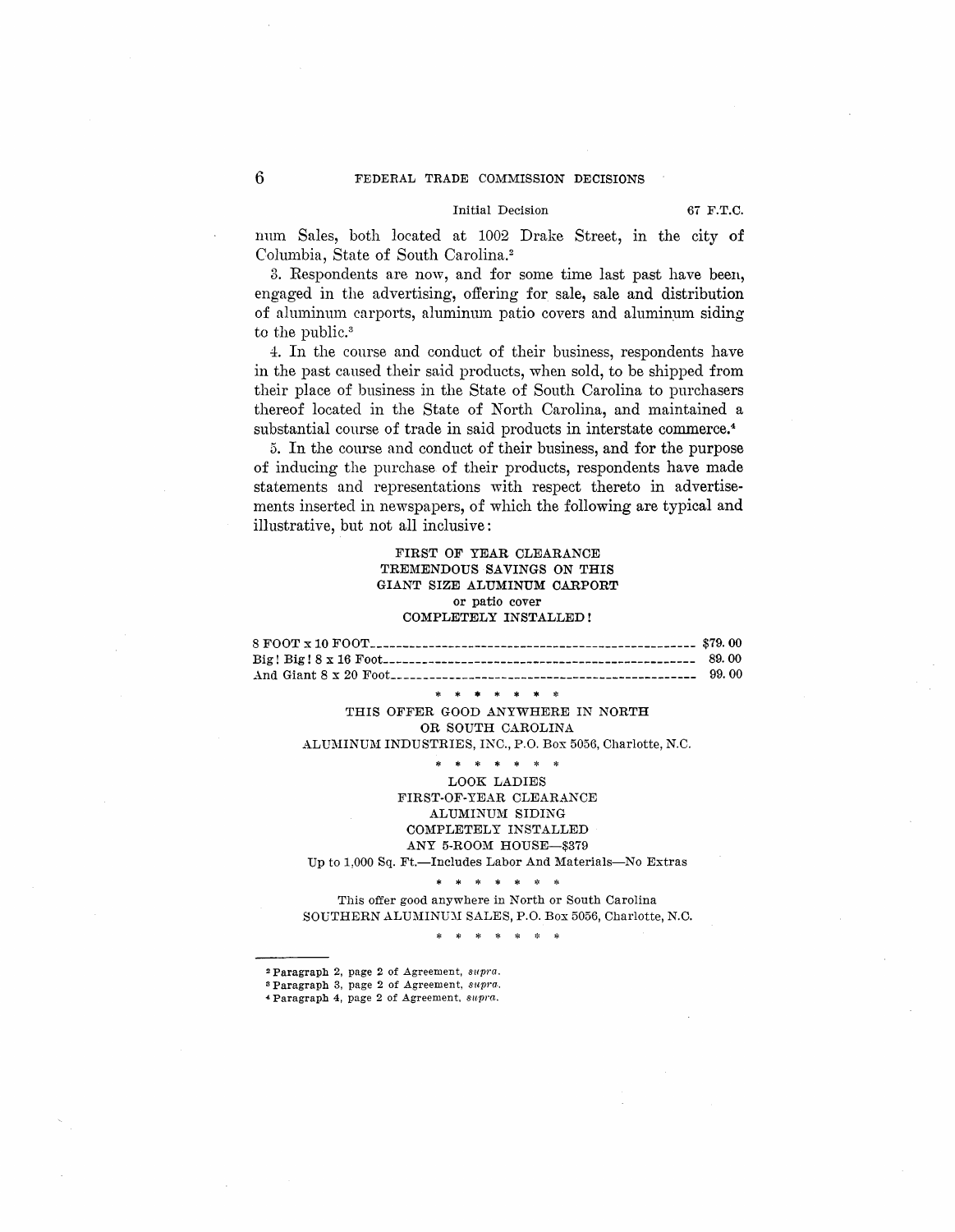### SOUTHERN PATIO CO., ETC.

### Initial Decision

1

1st OF THE YEAR CLEARANCE Aluminum CARPORT or Patio ANY SIZE UP TO GIANT 8 Ft. x 20 Ft. Buy Now At This Special Price! Completely Installed-\$99 Large enough to accommodate your car !

# \* \* \* \* \* \* \* This Offer Good ANYWHERE IN NORTH OR SOUTH CAROLINA SOUTHERN PATIO CO., P.O. Box 5056, Charlotte, N.C.<sup>5</sup>

6. By and through the use of the quoted statements and representations set forth in Paragraph 5 herein, and others of similar import not specifically set out herein, respondents represented that they were making a bona fide offer to sell the products advertised at the prices specified in the advertising.<sup>6</sup>

7. If twenty North Carolina residents who were contacted there by respondents and who are available to testify, and also twenty South Carolina residents who were contacted there by respondents and who are available to testify were called as witnesses in this proceeding. they would testify as follows :

Respondents' offers were not bona fide offers to sell the products advertised at the advertised prices but were made for the purpose of obtaining leads and information as to persons interested in the purchase of respondents' products. After obtaining leads through response to said advertisements, respondents' salesmen called upon such persons but made no effort to sell the advertised products at the advertised prices. Instead, they disparaged the advertised products in such a manner as to discourage their purchase and attempted to and frequently did sell much higher priced products.<sup>7</sup>

8. In the conduct of their business, at all times mentioned herein, respondents have in the past been in substantial competition, in commerce, with corporations, firms and individuals in the sale of home improvement products and services of the same general kind and nature as those sold by respondents.<sup>8</sup>

9. The use by respondents of the aforesaid false, misleading and deceptive statements, representations and practices has had, and now has, the capacity and tendency to mislead members of the purchasing public into the erroneous and mistaken belief that said statements and representations were and are true and into the purchase of sub-

<sup>5</sup>Paragraph 5, pages 2-4 of Agreement, *supra.* 

<sup>6</sup> Paragraph 6, page 4 of Agreement, *supra.* 

<sup>&</sup>lt;sup>7</sup> Paragraph 7, pages 4-5 of Agreement,  $supra$ .

<sup>&</sup>lt;sup>8</sup> Paragraph 9, page 5 of Agreement,  $supra$ .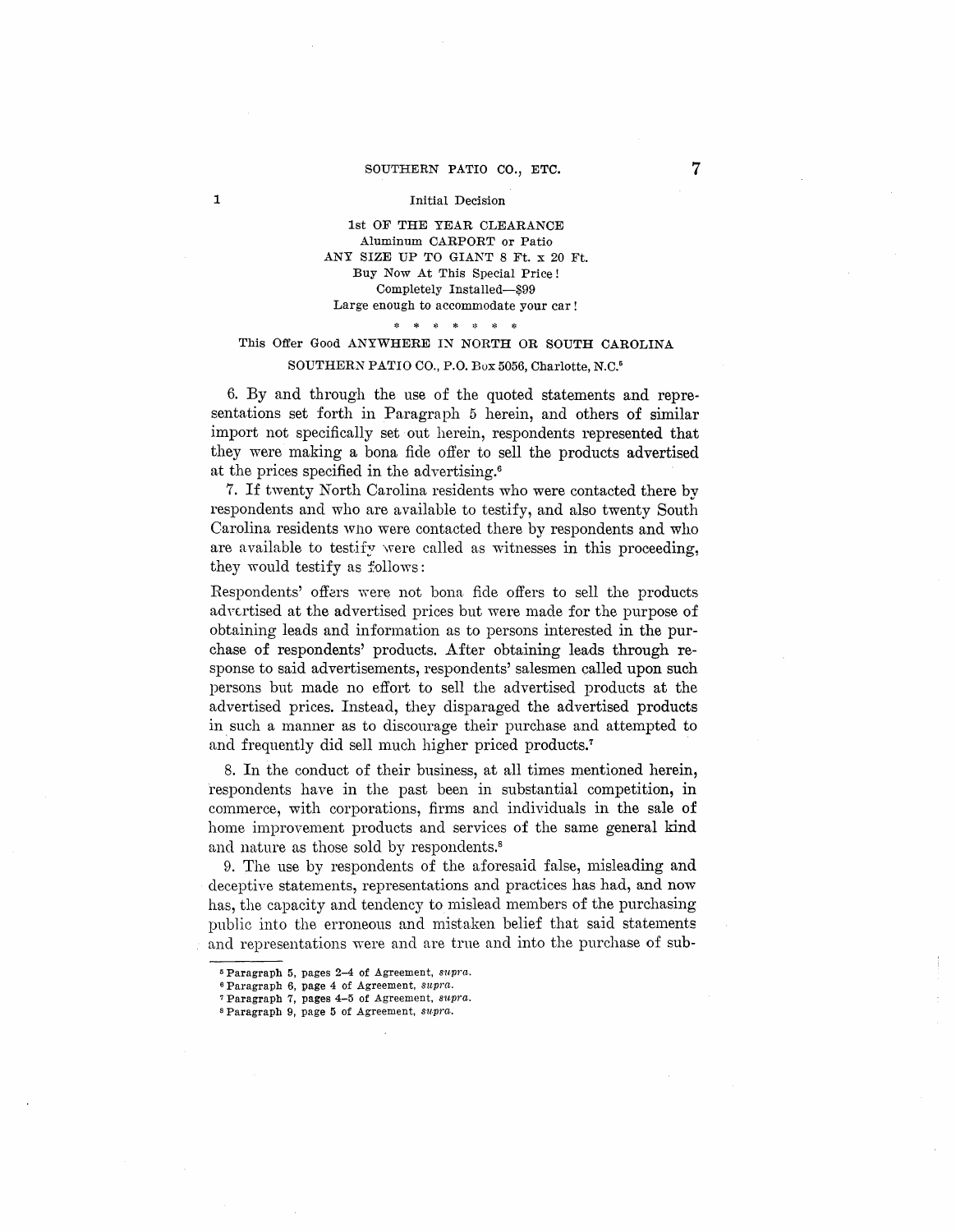### Initial Decision 67 F.T.C.

stantial quantities of respondents: products by reason of said erroneous and mistaken belief.<sup>9</sup>

10. The foregoing stipulated testimony and evidence in this proceeding amply and unequivocally support the allegations and charge of the complaint, that respondents' newspaper-advertised product and price representations and the actions and statements made by the respondents through their salesmen, as hereinbefore related, were and are false, misleading and deceptive acts and practices to the prejudice and injury of the public and of respondents' competitors, and as such, constituted unfair methods of competition in commerce and unfair acts and practices in commerce within the intent and meaning of Section 5 of the Federal Trade Commission Act.

11. If respondent William N. Bostic were called to testify in this proceeding, he would state that none of the respondents are presently engaged in the advertising or sale of their home improvement products outside of the State of South Carolina. Commission counsel have no information to indicate that this statement is not true.10

The foregoing stipulated testimony by respondent William N. Bostic makes no claim and the record in this proceeding contains no showing of any discontinuance or abandonment by the respondents of the acts and practices set forth in various of the preceding findings herein made.<sup>11</sup> Mr. Bostic states only that none of the respondents are presently engaged in the advertising or sale of their home improvement products outside of the State of South Carolina, and the stipulated testimony of the twenty South Carolina witnesses set forth in preceding finding No. 7 would preclude any discontinuance or abandonment in such State by the respondents of the said acts and practices.

12. Discontinuance by the respondents of advertising and sales outside the State of South Carolina does not deprive the Commission of its jurisdiction to effectively prevent the resumption of such acts and practices in commerce, and in the absence of an order to cease and desist herein, there would be nothing to prevent their resumption by the respondents. No assurance has been herein given or is in sight that respondents, if they could shake the Commission's hand from their shoulders, would not continue their former course.

#### $CONCLUSIONS$

1. The Federal Trade Commission has jurisdiction of the respondents and the subject matter of this proceeding.

<sup>&</sup>lt;sup>9</sup> Findings Nos. 4 and 7, supra.

<sup>10</sup> Paragraph 8, page 5 of Agreement, supra..

<sup>11</sup> Findings Nos. 7 and 9, *supra.*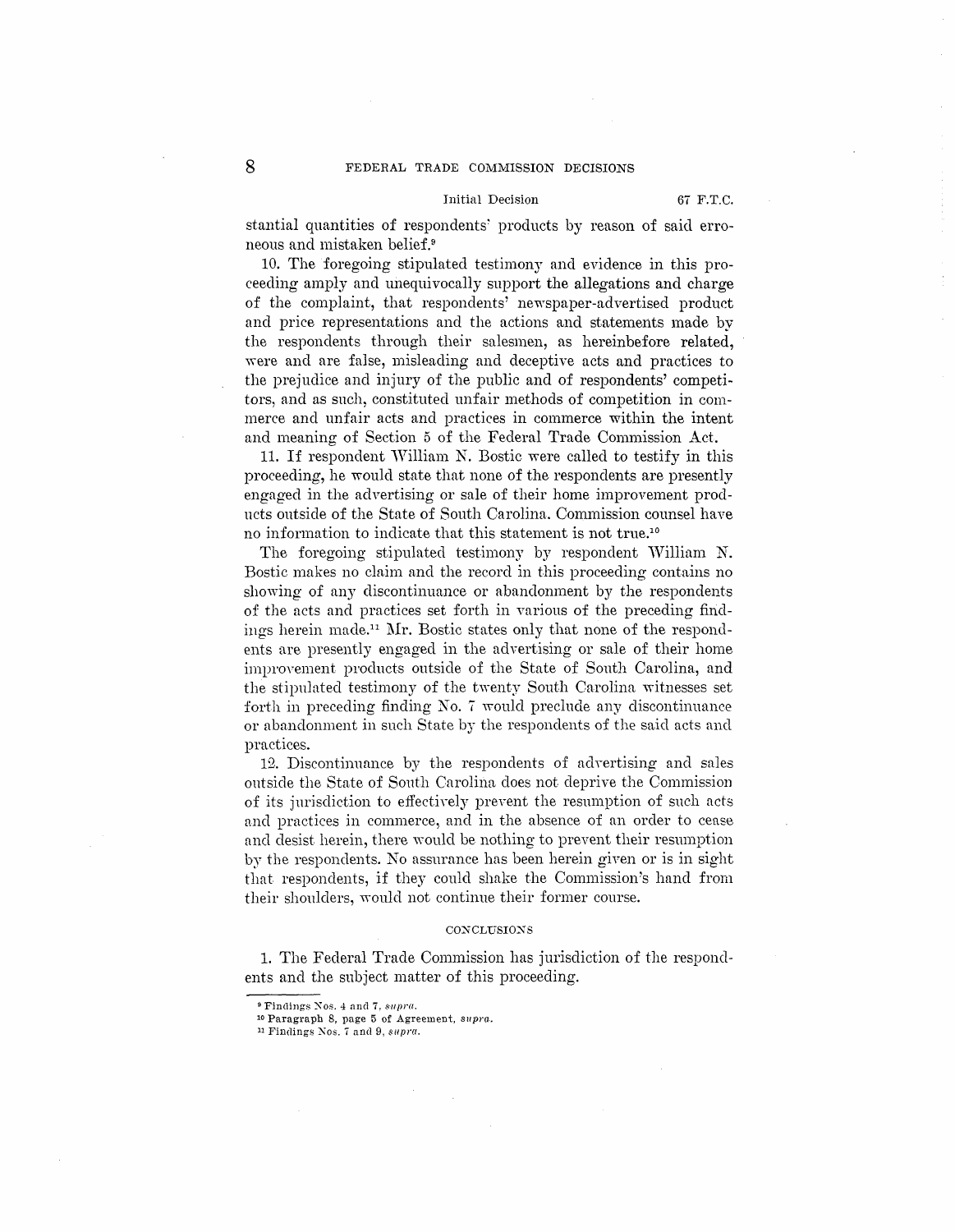## SOUTHERN PATIO CO., ETC. 9

#### Final Order

2. The complaint herein states a cause of action and this proceeding is in the public interest.

3. The acts and practices of the respondents, as found and related in the foregoing Findings of Fact Nos. 1 through 10 were unfair methods of competition in commerce and unfair acts and practices in commerce in violation of Section 5 of the Federal Trade Commission Act, and the following agreed order to cease and desist<sup>12</sup> is appropriate in form and should issue in this proceeding.

### **ORDER**

*It is ordered*, That respondents Aluminum Industries, Inc., a corporation, and its officers, and William N. Bostic, individually and as an officer of said corporation, and doing business as Southern Patio Company, Southern Aluminum Sales, or under any other trade name, and respondents' agents, representatives and employees, directly or through any corporate or other device, in connection with the offering for sale, sale or distribution of aluminum carports, aluminum patio covers, aluminum siding, or any other products in commerce, as "commerce" is defined in the Federal Trade Commission Act, do forthwith cease and desist from:

1. Using, in any manner, any advertising, sales plan, scheme or device wherein false, misleading or deceptive statements or representations are made in order to obtain leads or prospects for the sale of products or services.

2. Discouraging the purchase of, or disparaging, any products or services which are advertised or offered for sale.

3. Representing, directly or by implication, that any products or services are offered for sale when such offer is not a bona fide offer to sell such products or services.

## FINAL ORDER

No appeal from the initial decision of the hearing examiner having been filed, and the Commission having determined that the case shonld not be placed on its own docket for review and that pursuant to Section 3.21 of the Commission's Rules of Practice (effective August 1, 1963), the initial decision should be adopted and issued as the decision of the Commission:

*It is o;·dered,* That the initial decision of the hearing examiner shall, on the 7th day of January 1965, become the decision of the Commission.

1

<sup>12</sup> Agreed Order, page 5 of Agreement Containing Stipulation of Facts and Agreed Order, *supra.* 

 $379 - 702 - 71 - 2$